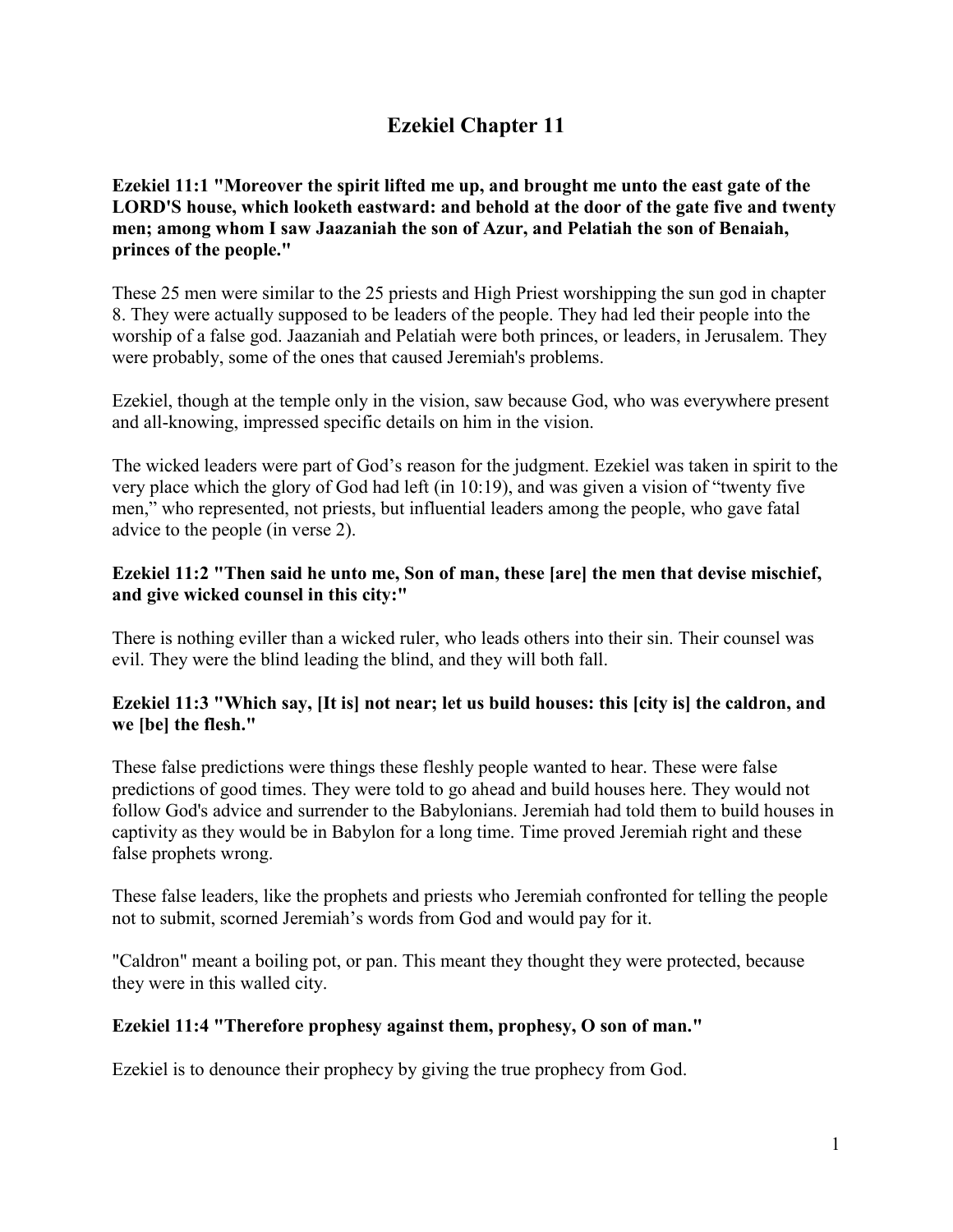## **Ezekiel 11:5 "And the Spirit of the LORD fell upon me, and said unto me, Speak; Thus saith the LORD; Thus have ye said, O house of Israel: for I know the things that come into your mind, [every one of] them."**

One great advantage that God has is that He knows our every thought, as well as our deeds. We do not even have to speak, He knows what we are thinking. He looks into the heart of man and knows whether he is evil, or good.

Notice what empowered Ezekiel to speak this truth; the Spirit of the LORD fell upon him.

#### **Ezekiel 11:6 "Ye have multiplied your slain in this city, and ye have filled the streets thereof with the slain."**

Their disobedience to God will cause many more to die than has been necessary. God has given them every opportunity to repent, and they have not. Their unfaithfulness and disobedience has caused their number of slain to be multiplied.

The leaders, who misled Israel by inciting false expectations of a victorious defense rather than peaceful surrender, were responsible for the deadly results. Many people died in resisting Babylon.

## **Ezekiel 11:7 "Therefore thus saith the Lord GOD; Your slain whom ye have laid in the midst of it, they [are] the flesh, and this [city is] the caldron: but I will bring you forth out of the midst of it."**

The dead bodies would be the flesh in this walled city. God will let Babylon take them captive. Many will die by the sword, but many more will die by famine and pestilence.

The false leaders thought that unless they fought, they would all be in a caldron, i.e., the city. But here the Lord promised that some would be delivered from the city, only to die on Israel's border in the wilderness (in verses 8-11). This was literally fulfilled at Riblah.

## **Ezekiel 11:8 "Ye have feared the sword; and I will bring a sword upon you, saith the Lord GOD."**

These are those who thought they had escaped, but are hunted down and die of their greatest fear; the sword.

## **Ezekiel 11:9 "And I will bring you out of the midst thereof, and deliver you into the hands of strangers, and will execute judgments among you."**

This is speaking of those who are taken into Babylon in chains. They, and their children, will remain there 70 years. God has judged them, and each of them are punished accordingly.

## **Ezekiel 11:10 "Ye shall fall by the sword; I will judge you in the border of Israel; and ye shall know that I [am] the LORD."**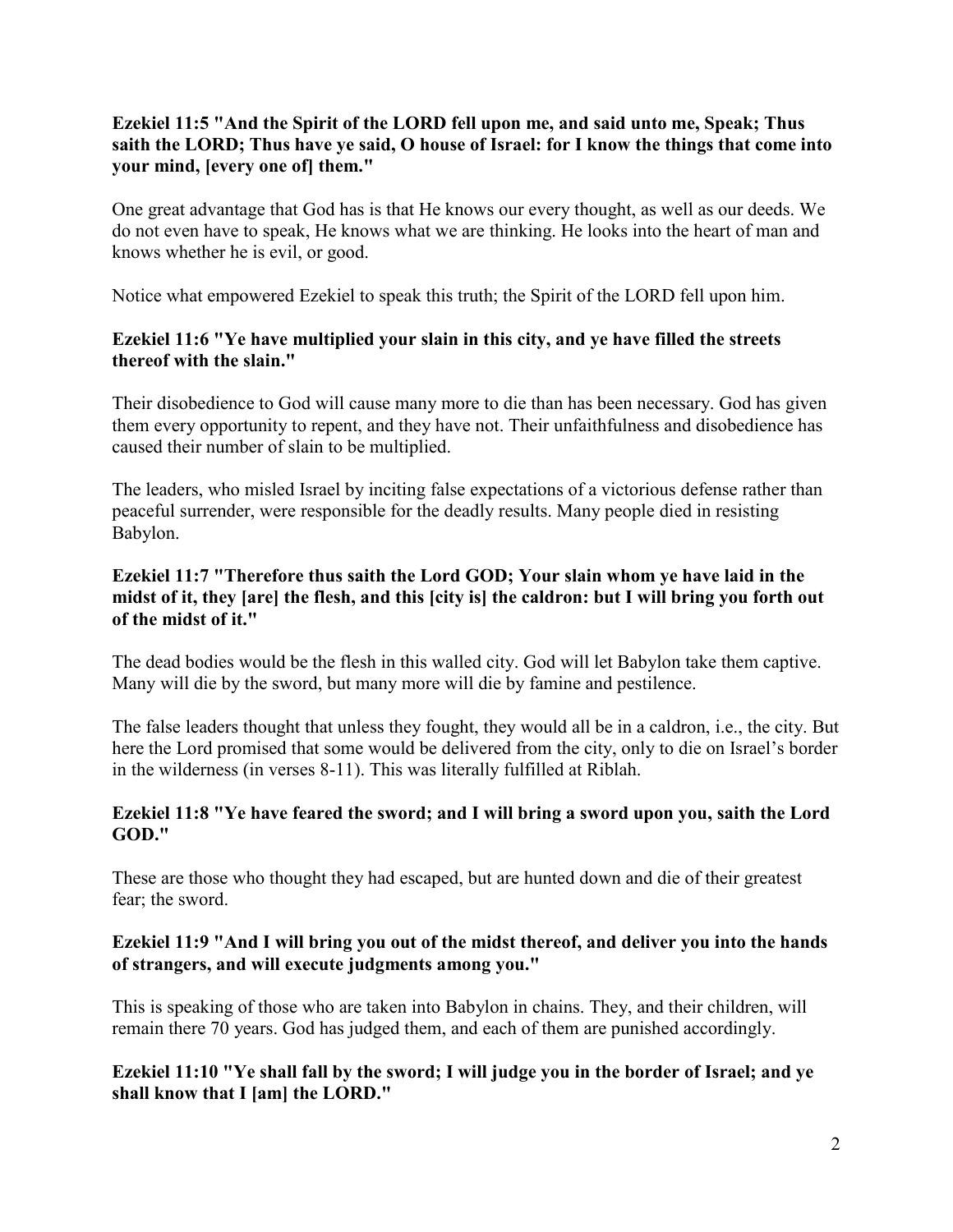We know that so many died by the sword, they did not even bury them. They just left their bodies for the vultures and the wild beasts. The easiest death of all was the death by the sword, because it was swift.

Border of Israel: Again, speaking of Riblah (see 2 Kings 25 18-21 and Jeremiah 52:24-27).

## **Ezekiel 11:11 "This [city] shall not be your caldron, neither shall ye be the flesh in the midst thereof; [but] I will judge you in the border of Israel:"**

Jerusalem, with its wall, had always been a place of protection. Now, it will not be. God has judged them, and in so doing, took His hedge of protection away from them.

## **Ezekiel 11:12 "And ye shall know that I [am] the LORD: for ye have not walked in my statutes, neither executed my judgments, but have done after the manners of the heathen that [are] round about you."**

The sad thing is, these are God's chosen people. They had not walked daily in the protection He had provided. We have said before, that those who keep God's commandments are the children He protects.

They had picked up worship of false gods from their heathen neighbors. They did not stop going through the motion of worshipping God, but their hearts were far from God. They had worshipped false gods, along with doing the rituals of service to God. They had committed spiritual adultery.

## **Ezekiel 11:13 "And it came to pass, when I prophesied, that Pelatiah the son of Benaiah died. Then fell I down upon my face, and cried with a loud voice, and said, Ah Lord GOD! wilt thou make a full end of the remnant of Israel?"**

The death of this evil leader brought such shock to Ezekiel, that he feared God would kill all of the Jews, and not leave a remnant. The death of one leader from verse 1 was a sign that God would indeed carry out His word. Apparently, this leader did die suddenly at the time Ezekiel was shown the vision, so that the prophet feared that this death meant death for all Israelites.

We saw in a previous lesson, how those who had not bowed their knee to the false gods were marked upon their foreheads, and not destroyed. The destruction in this vision was so great it overwhelmed Ezekiel, and he fell on his face pleading for the remnant to be spared.

## **Ezekiel 11:14 "Again the word of the LORD came unto me, saying,"**

There was a break from the other prophecy here. Ezekiel hears the Word of God again. He gives answer to Ezekiel's question.

**Ezekiel 11:15 "Son of man, thy brethren, [even] thy brethren, the men of thy kindred, and all the house of Israel wholly, [are] they unto whom the inhabitants of Jerusalem have said, Get you far from the LORD: unto us is this land given in possession."**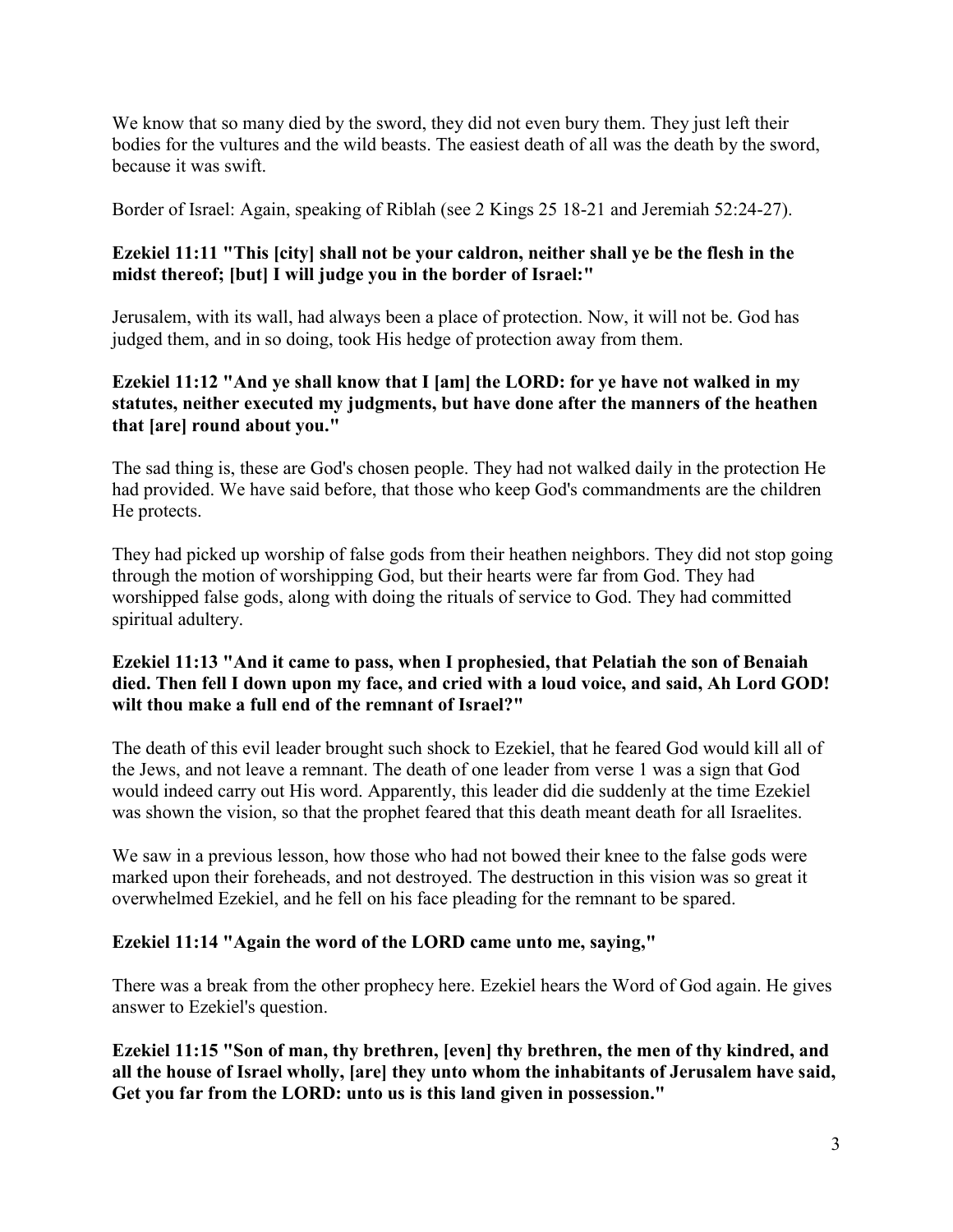Some of Ezekiel's own people were involved in this revolt against God. Remember, he had been a priest, so many of the people who came to worship God were classified as Ezekiel's brothers. They were not obedient to God. They wanted to stay and claim the land God had given them by inheritance.

"Get far away". The contemptuous words of those still left in Jerusalem at the carrying away of Jeconiah and the exiles indicated that they felt smugly secure and believed the land was their possession. They had forgotten that the land was one of the blessings, if they obeyed God.

Ezekiel was told he had a new family, not the priests at Jerusalem to whom he was tied by blood, but his fellow exiles in Babylon, identified as those who were treated as outcasts. The priesthood was about to be ended and he was to have a new family.

## **Ezekiel 11:16 "Therefore say, Thus saith the Lord GOD; Although I have cast them far off among the heathen, and although I have scattered them among the countries, yet will I be to them as a little sanctuary in the countries where they shall come."**

"Little sanctuary" is better rendered "for a little while," i.e. however long the captivity lasted. God was to be the protection and provision for those who had been scattered through all the 70 years until they were restored. The exiles may have cast off the Jews, but God had not. This holds true for the future restoration of the Jews.

God is not just in Israel. He will be with them in their captivity, wherever they are. They had put much emphasis on the temple in Jerusalem. They knew the presence of God had been there. They thought of the temple and God as being inseparable. They had forgotten that God was in the wilderness with His people 40 years on their way to the Promised Land. If they will be faithful to Him and be obedient, He will be with them and protect them, even in a foreign land. God is omnipresent. He can be everywhere all at the same time.

## **Ezekiel 11:17 "Therefore say, Thus saith the Lord GOD; I will even gather you from the people, and assemble you out of the countries where ye have been scattered, and I will give you the land of Israel."**

God will bring His children home after their captivity. He will be with them in Babylon, but even better is the promise that He will bring them back into their own land. The remnant, which does not die, will go back into the land promised to them through Abraham.

This speaks also of the ultimate, full restoration of Israel in the future Millennium, when the people will have a new heart.

## **Ezekiel 11:18 "And they shall come thither, and they shall take away all the detestable things thereof and all the abominations thereof from thence."**

There must be a spiritual cleansing in the land. Most of the detestable things would have been burned up in the fire, but anything left, must be destroyed. They must completely cleanse their land from idolatry and false prophets.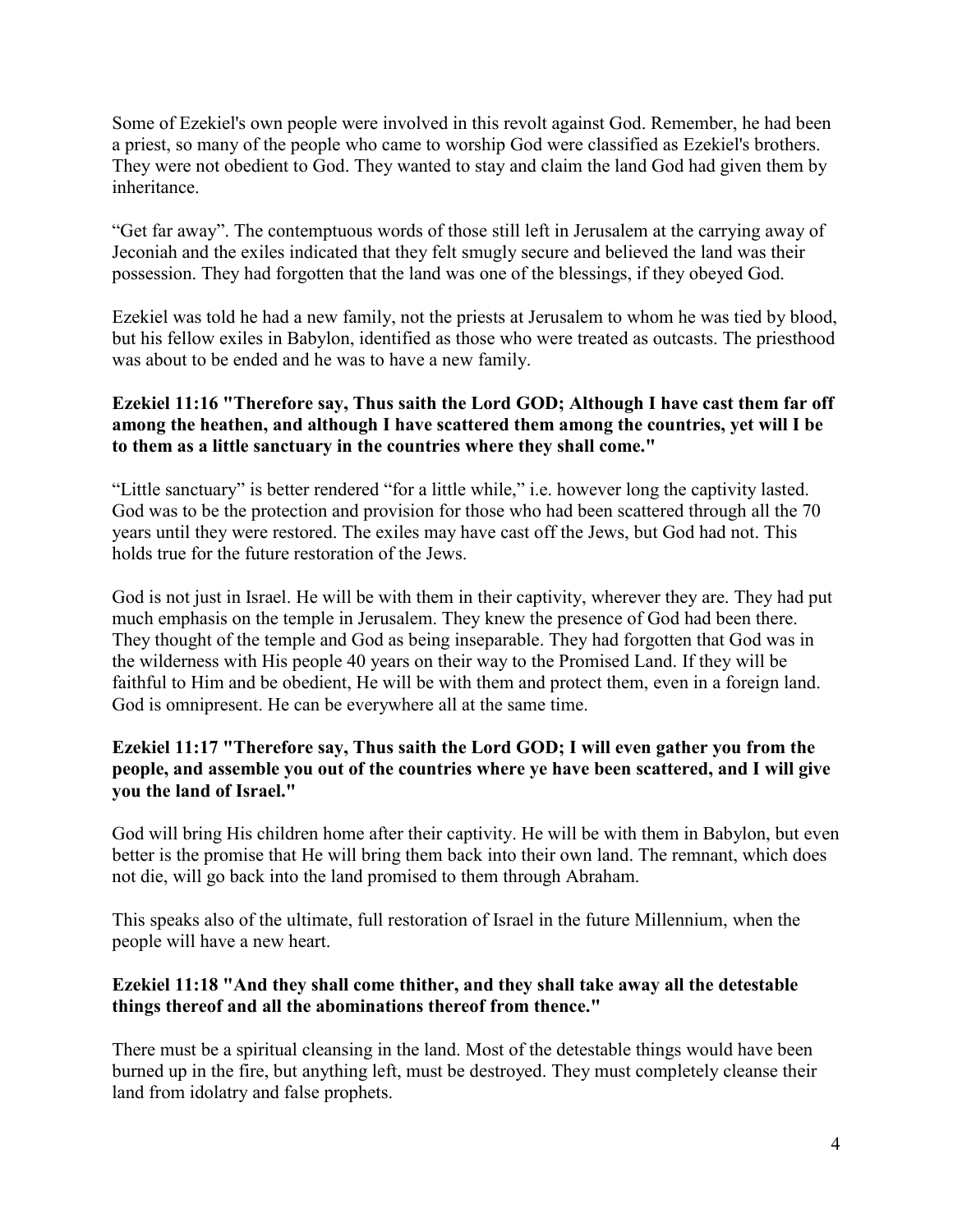**Ezekiel 11:19-20 "And I will give them one heart, and I will put a new spirit within you; and I will take the stony heart out of their flesh, and will give them a heart of flesh:" "That they may walk in my statutes, and keep mine ordinances, and do them: and they shall be my people, and I will be their God."**

God will change them from the inside. He will give them hearts with feelings to replace the stony hearts they had before. The heart is the center of what we are. God will begin with that, and make them new creatures in Him. The one heart is speaking of their being spiritual unity among them. God will write His laws upon their hearts.

Salvation is a daily walk. Their new lives will be one of obedience, love and respect for their God. God is not so interested in the formality of sacrifices, as He is in His people loving Him and obeying Him. It will be their desire to keep His ordinances. They will not do it from obligation, but because they love Him.

God pledged not only to restore Ezekiel's people to their ancient land, but to bring the New Covenant with its blessings. This passage goes beyond the return from Babylonian captivity experienced by the Jews under the Persians and speaks of the ultimate, full restoration of Israel in the future Millennium, when the people will have a new heart.

## **Ezekiel 11:21 "But [as for them] whose heart walketh after the heart of their detestable things and their abominations, I will recompense their way upon their own heads, saith the Lord GOD."**

Each person has a free will to worship whom they will. God will not force them to worship Him. If they choose the nothings of this world, like false gods and idols, they will fall into their own traps. God will not help them. God will repay them for their evil, if they are stubborn and will not give up their false gods.

## **Ezekiel 11:22 "Then did the cherubims lift up their wings, and the wheels beside them; and the glory of the God of Israel [was] over them above."**

This beautiful presence of God that is almost unexplainable, lifts up above them. This departure of the divine glory in Ezekiel's vision is a signal that this vision is over.

## **Ezekiel 11:23 "And the glory of the LORD went up from the midst of the city, and stood upon the mountain which [is] on the east side of the city."**

God has removed Himself from His city, Jerusalem. His protection is gone. It is as if He is saying, I have spoken, now, let it be. His presence is on the mountain overlooking the city.

As the chariot throne ascends into heaven, the glory of the Lord also rises finally from the city and stands on the Mount of Olives east of the city, then ascends and evidently disappears. Only in the Millennial Temple will this effulgence and beauty, this special presence of God, return to fill the house of God.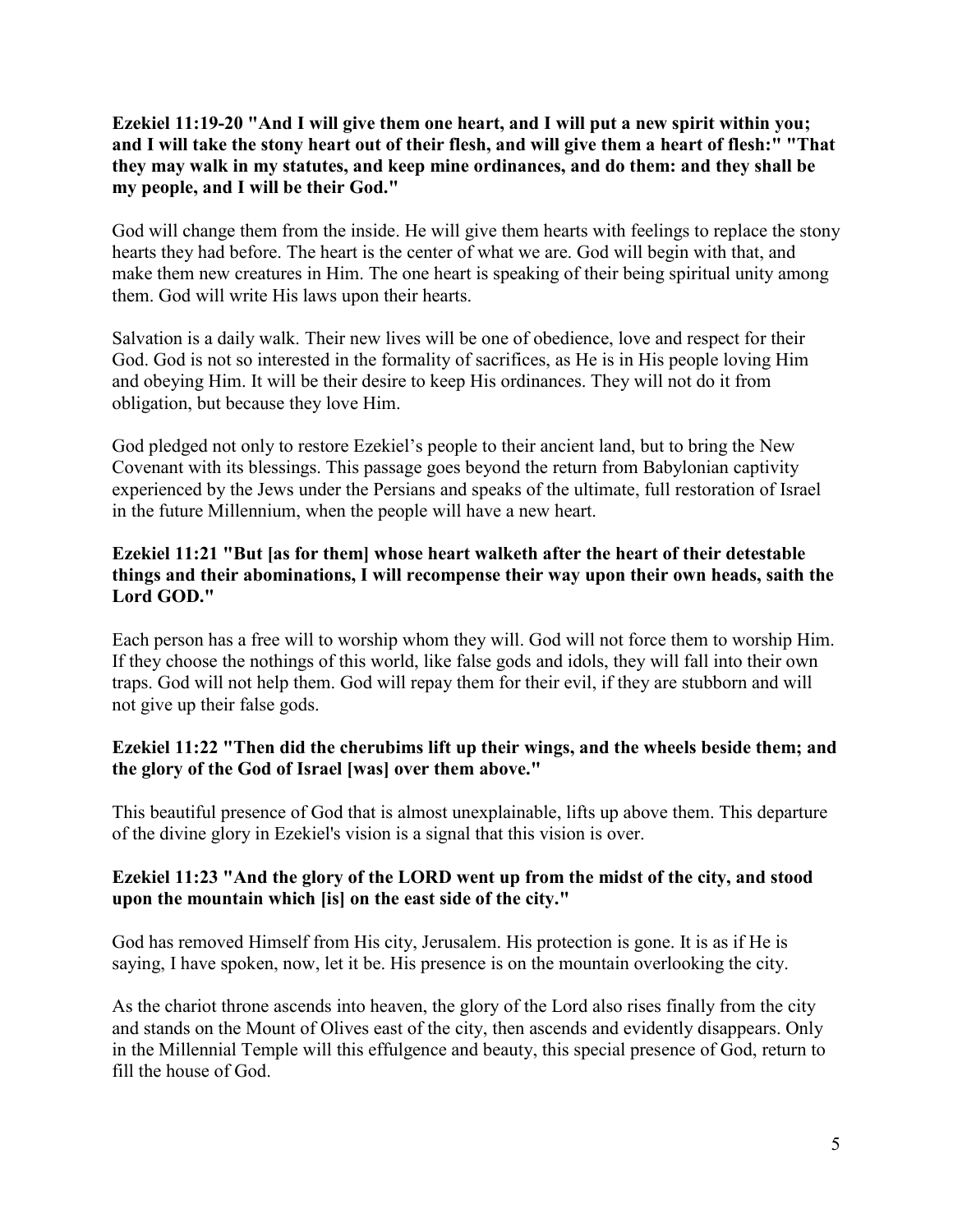#### **Ezekiel 11:24 "Afterwards the spirit took me up, and brought me in a vision by the Spirit of God into Chaldea, to them of the captivity. So the vision that I had seen went up from me."**

You remember, in the early part of this vision, that God had taken Ezekiel by the hair and raised him up to receive this vision. This is just saying, that he was returned to Chaldea where he had been captive at the beginning of this vision. The vision of the wheels and the presence of God went away from Ezekiel, and he remained in Chaldea.

#### **Ezekiel 11:25 "Then I spake unto them of the captivity all the things that the LORD had showed me."**

Once this vision was completed, Ezekiel was able to tell his exiled countrymen what God had shown him.

This is a short sentence that means so much. Ezekiel, who was captive with many from Israel, spoke to his fellow captives.

This prophecy has a promise of restoration to their homeland, to those who truly believe in God. Some of this is an explanation of why they had these troubles. Some of this is showing the terribleness of the decision those made, who stayed in Jerusalem.

The hope is in the remnant that God will be with, even in their captivity.

# **Ezekiel Chapter 11 Questions**

- 1. What lifted Ezekiel up?
- 2. Where did He take Ezekiel?
- 3. How many men did he see there?
- 4. Who were the 2 princes in verse 1?
- 5. Who did these men remind us of?
- 6. What did God tell Ezekiel about these men?
- 7. Their counsel was \_\_\_\_\_\_\_.
- 8. What terrible advice did they give the people?
- 9. What is a "caldron"?
- 10. Verse 5 says God empowered Ezekiel, how?